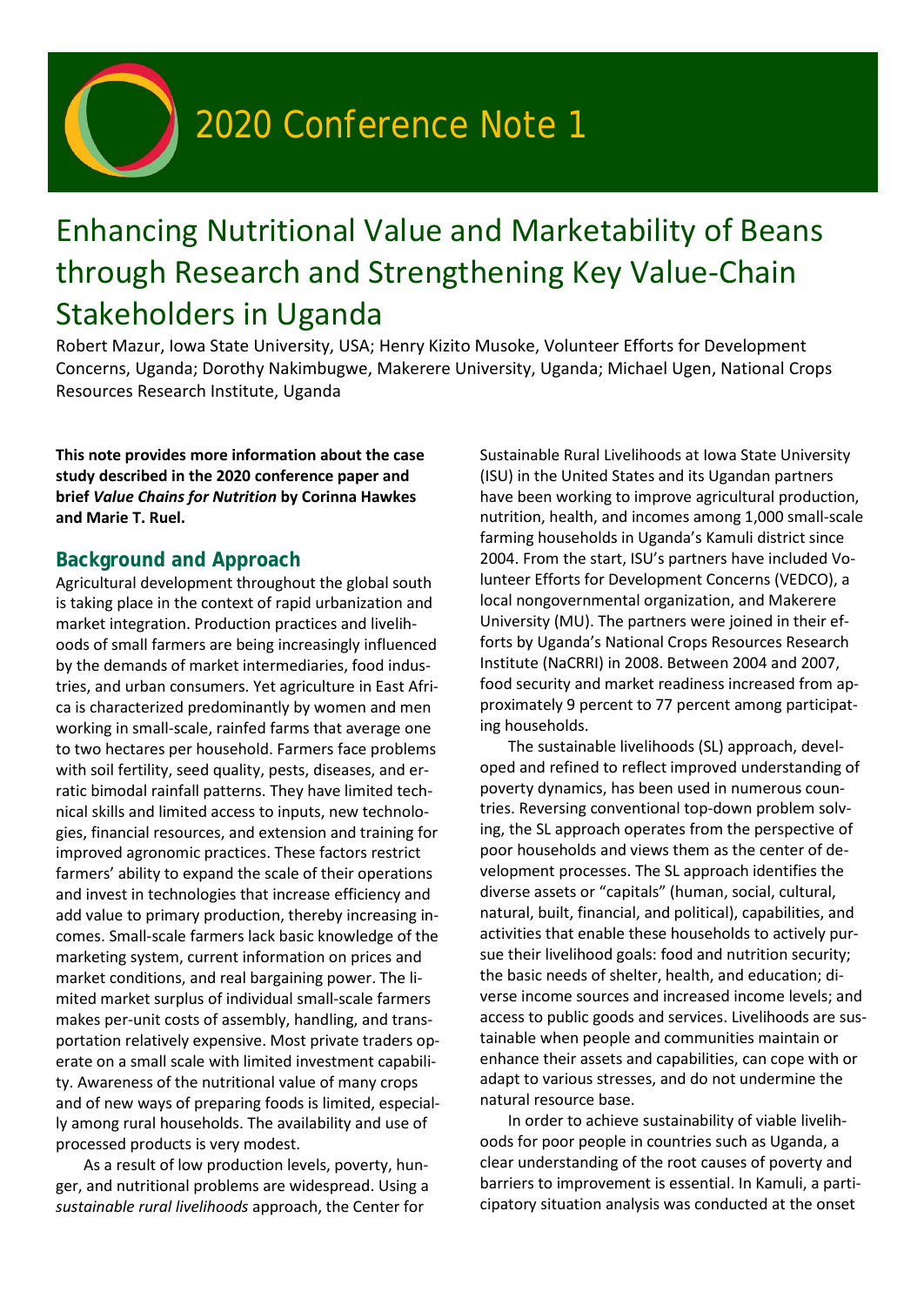of the program, articulating locally meaningful indicators of wealth versus poverty, food security versus insecurity, and good versus poor nutritional status while identifying perceived proximate and underlying causal factors. Insights generated during this process have guided program development, implementation, ongoing monitoring, and annual evaluation. Participatory research and development methods can generate knowledge that people are able to apply to improve their individual and collective well-being. Underlying the SL approach is the recognition that "wealth" consists not merely of material artifacts that have a recognized monetary value but also of indigenous knowledge and skills, individual and group resourcefulness and social support systems, and the creative strategies that people use to cope with challenges. This ensures a focus on strengths rather than problems and increases the likelihood that any modifications to existing behaviors generated by externally funded project interventions will indeed be locally accepted and sustained after a project's external support is phased out.

In the Kamuli program, farmer-to-farmer training and outreach—involving volunteer "rural development extensionists" and "community nutrition and health workers"—cover agricultural production, food utilization, nutrition, health, and marketing. The main crops in the locality are maize, beans, cassava, sweet potatoes, bananas, rice, coffee, and grain amaranth. Diversification of livelihood opportunities and activities is crucial to sustainability. Elements recently incorporated into program activities include community-based seed production, anaerobic storage, and innovative food combinations and diverse processing methods to reduce cooking time, increase product stability, and enhance nutrient bioavailability.

While a value-chain approach to agricultural production and commercialization can be employed independently of a sustainable livelihoods approach, experience suggests that tremendous benefits can be derived—particularly concerning nutrition and health from basing rural development assistance in SL principles before value-chain analysis and development activities are initiated. Three key elements of the SL approach underlie this preliminary conclusion:

- First, the value of diversification is promoted and realized in relation to both production and diet, thereby enhancing food security and nutrition.
- Second, helping farmers to explicitly articulate their interrelated livelihood goals and strategies in a broader context reinforces the likelihood of avoiding the temptation to sell all of one's crop harvest when prices seem particularly attractive.

• Third, participatory methods in the SL approach enhance the degree of local ownership and genuine empowerment, thereby increasing prospects for sustainable implementation of any changes initiated and adopted.

The value-chain approach is of equal importance for achieving SL goals because rural households have real needs for cash income throughout the year to pay for healthcare, education, and so forth. Successful participation in the value chain means that farmers are able to earn higher prices for whatever quantity of produce they sell locally or in distant markets. Higher prices can enable them to effectively meet their income needs while retaining sufficient food stocks to ensure food security and nutrition throughout the year.

#### **Rationale for Bean Value-Chain Research and Development**

Under the framework of the USAID-funded Dry Grain Pulse Collaborative Research Support Program (CRSP), Iowa State University and its Ugandan partners (VED-CO, MU, and NaCRRI) are now working to improve the bean value chain in the Kamuli district. The project is running between 2008 and 2012. While the project focuses on beans, some project teams are addressing the value chains for sweet potatoes high in beta carotene, maize, and grain amaranth.

Beans are a major food and cash crop in Uganda, accounting for 7 percent of the national agricultural gross domestic product. Most farming households produce one or more bean varieties, but few (20 percent) sell any. When sold, beans do earn higher prices relative to other crops. The smallholders who produce beans remain food insecure and poor owing to common problems that limit yields to less than half the genetic potential. Beans are among the crops for which the in-home stock typically is finished before the next harvest. The majority of farmers involved in the production, harvesting, and marketing of beans in Kamuli are women (77 percent). Because of their central roles in food preparation and caring for children's health and education, there is great potential to enhance food security, improve household members' nutritional status, and increase incomes through bean value-chain research and development.

Beans are rich in protein and essential micronutrients that will benefit populations of all ages. To date, the potential nutritional benefits of beans consumed locally or sold in the marketplace have been compromised by inadequate pre- and postharvest handling techniques; late harvest that exposes beans to fungus, damage, and breakage during threshing : and high levels of insect infestation among beans stored in farmers' homes for consumption and sold on the market.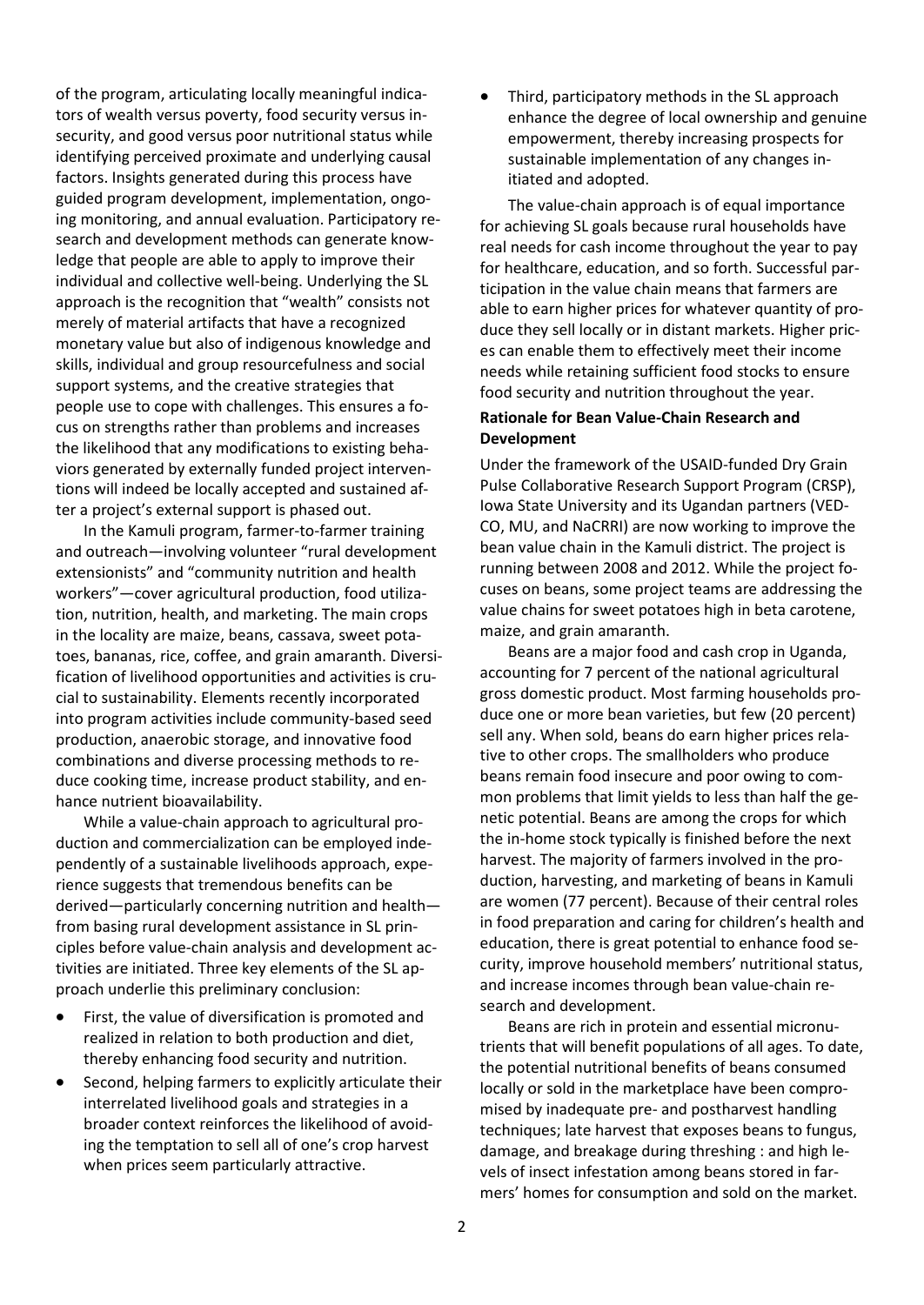There are also few value-added bean products with relatively short preparation times, making bean preparation laborious with high fuel requirements. Consumers also tire of monotonous flavor. Among urban residents, an increasing number of people are reducing or abandoning consumption of beans despite their documented high nutrient content and health benefits. Little information is available to date regarding the prospects for increasing demand among consumers for beans and agroprocessed products.

#### **Project Objectives and Approach**

Given the interrelated nature of problems that extend along the value chain—from production to postharvest handling, processing, and marketing—the leaders of the project adopted a value-chain approach to identify and test solutions. The ultimate goal is to improve sustainable livelihoods in rural communities where a collaborative development support program has been in operation since 2004. Ongoing program monitoring and annual learning-oriented evaluation indicated that, in addition to crop-specific production and storagemanagement practices and technologies, there is a pressing need to enhance dietary nutritional quality and to help producers earn more through their efforts to sell to existing and emerging markets. Thus, the CRSP research and development project objectives are to (1) improve harvested bean quality and yields, (2) enhance the nutritional value and appeal of beans through appropriate handling and processing practices and technologies, and (3) identify solutions for constraints to increased market access and consumption.

The approach involves addressing all of these challenges in a coordinated manner to increase the economic value earned by producers and the value gained by rural and urban consumers in nutritional terms.

#### **Participatory Market Chain Analysis and Development**

A participatory market chain approach (PMCA) for analysis and development engages small farmers, market agents, and agricultural service providers in a reflective collective-action process of progressive problem solving to foster pro-poor market chain innovation. It involves identifying business opportunities in value chains that are important to small farmers, then carrying out action research activities to successfully realize those opportunities. Typically, a multi-institutional research and development (R&D) team initiates the PMCA process by selecting the priority value chain(s) on which to work, identifying potential R&D partners, and carrying out exploratory, diagnostic research. Key goals of Phase 1 are to become familiar with value chains and their actors, and to motivate these actors to participate in the PMCA process in multistakeholder innovation platforms. In Phase 2, the R&D team facilitates meetings that have two objectives: (1) foster mutual trust and knowledge sharing among participants, thereby developing valuable capacities for innovation, and (2) carry out joint analysis of potential business opportunities and barriers. In Phase 3, the value-chain actors collaborate in practical, market-driven innovation processes with support from R&D organizations (see Figure 1).



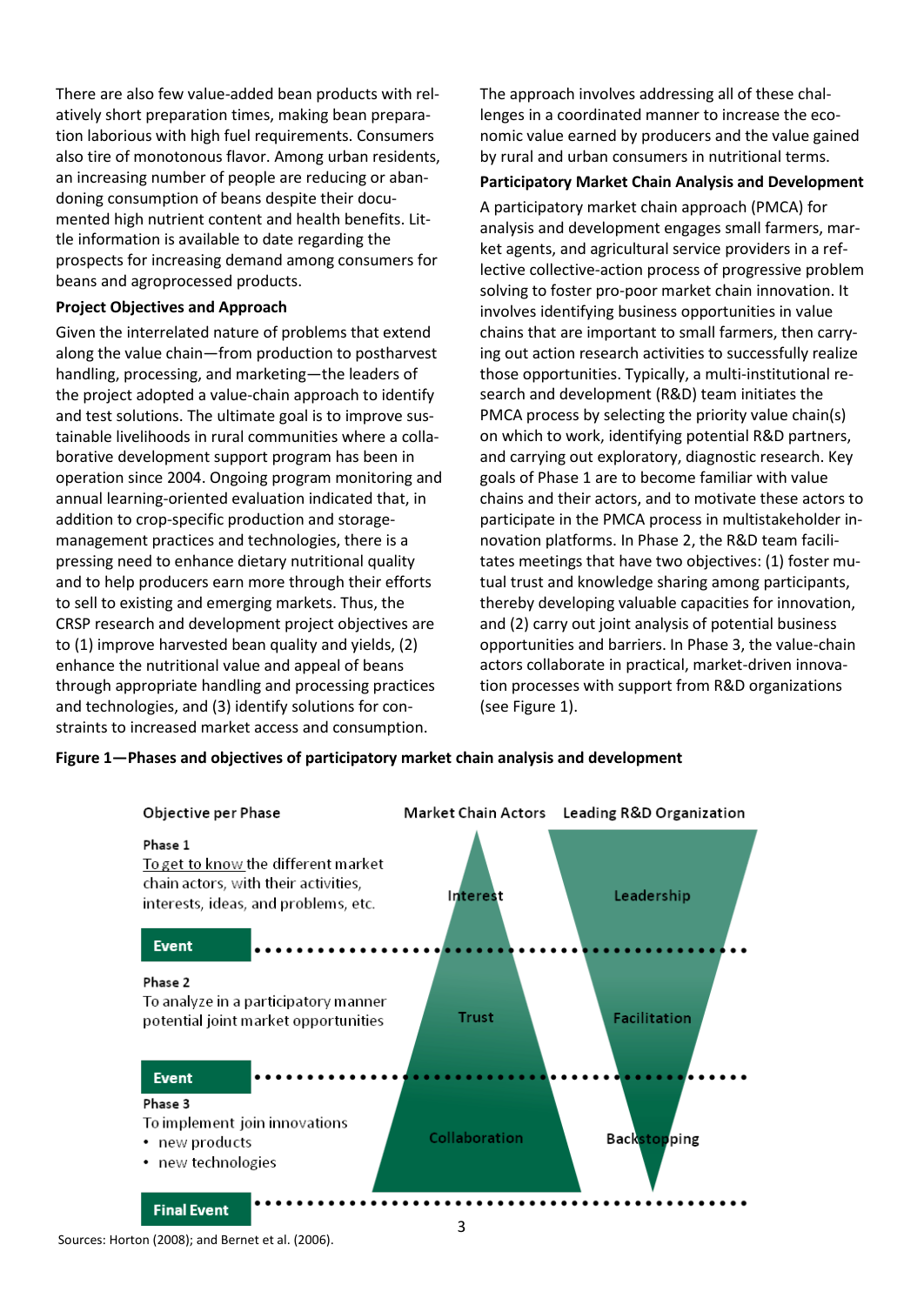## **Project Activities through the Value Chain**

Reflecting the PMCA approach, the first phase of the project involved meetings and focus group discussions with farmers and other stakeholders to identify specific problems during (1) *production*, (2) *postharvest*, and (3) *market access*, including understanding *consumer demand*. Following these stakeholder meetings, many different actions were taken to begin to achieve the stated goals, involving research on management practices and technologies, development of extension materials, and farmer-to-farmer training and outreach.

To address limitations in *production*, a set of field trials using new bean varieties developed by NaCRRI in Uganda is being implemented side by side with farmers' locally preferred varieties. The trials involve soil and terrain analysis, organic and inorganic treatments to enhance soil fertility, and various planting methods. Data from experiments for three cropping seasons have been quantified and analyzed. Recent assessments include new early-maturing (60–65 days), droughttolerant, and anthracnose-resistant bean lines. Farmer trainings to support the trials are conducted by NaCRRI and VEDCO. A farmer-led field day was held to demonstrate and explain practices and technologies and share with other farmers the knowledge gained to date through project activities.

The *postharvest* phase involves three types of actions. First, trainings regarding management practices and technologies were initiated to reduce losses due to insect damage, which is farmers' primary concern. Second, to improve nutrient quality, scientific analysis was conducted on bean varieties to determine their profiles and the effects of different postharvest drying and storage techniques on nutrient content. Third, analyses identified best practices (for example, optimal sequencing and duration of processing methods such as soaking, dehulling, and sprouting) to maximize the retention and bioavailability of nutrients such as protein, iron, and zinc and to reduce or eliminate antinutrients, such as tannins and phytic acid, which inhibit iron and zinc absorption. Additional objectives of these analyses were to reduce cooking time (and, therefore, fuel requirements) and enhance consumer acceptability of bean products. A quick-cooking bean flour protocol was also developed at MU's Department of Food Science & Technology (DFST) to add value by making bean-based composite flours. These flours are being assessed for sensory properties and consumer acceptability. A partnership is being developed by DFST's Technology Business Incubation Centre with a private-sector company (Nutreal Ltd.) to refine, brand, and market bean-based

composite flours suitable for use in both porridge and sauces.

A series of different activities was used to achieve the objective of improving *market access*. First, a series of analyses of components of the value chain was undertaken. Three separate analyses were conducted to identify the following components:

- Main market channels: It was found that most (80 percent) of the beans marketed were sold at the farm gate, 58 percent of which were sold to intermediaries. Of the 20 percent that were sold in local village markets, 54 percent were purchased by local retailers.
- Drivers of the marketing decisions: Smaller household size, higher level of household resources, higher price of beans, greater size of harvest, and better conditions for the road to the market have a positive effect on the amount sold by households.
- Presence of nutrient-enhanced foods in Kampala: A very limited range of such products was observed, implying a good potential to increase the range.

Second, after the analyses were conducted, training sessions were held to improve farmers' business skills—such as keeping records of inputs and output and to enhance their ability to increase the acceptability of the beans in the marketplace (sorting of beans by condition and appearance, packaging and labeling beans in smaller quantities rather than selling in bulk, and so forth).

Third, price information was improved through weekly updating of public market price boards and dissemination of market prices for crops via cell phone messages to farmers. Fourth and finally, VEDCO brought together diverse stakeholders from across the value chain (farmer marketing groups and associations, government agencies, nongovernmental organizations, private sector traders, transporters, distributors, and processors) to share information and best practices and develop new approaches to improving market access. The participants in the first workshop, held in September 2010, committed to establish a forum for stakeholders to meet regularly and share information, strengthen the role of business principles and profit orientation in producer organizations, develop an accessible and effective market information system, and increase the expertise and capacity of all stakeholders in the value chain. Thus, the approach has involved working with farmers and a diverse set of stakeholders to understand and increase their initial levels of interest and to facilitate increased trust and collaboration among themselves. The project will continue to engage them in activities that build their capabilities to adopt, adapt, and innovate.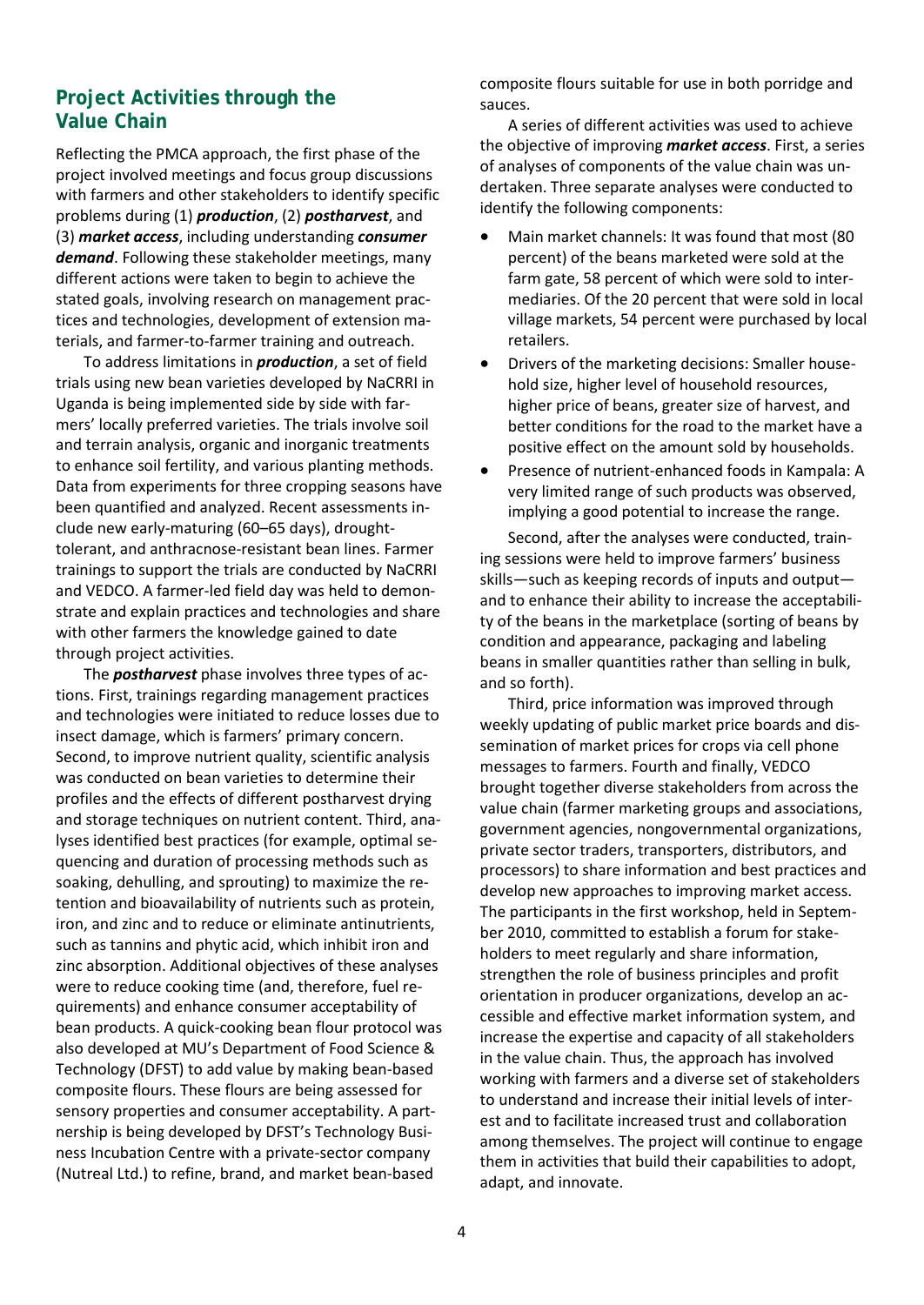To better understand *consumer demand* and preferences, a consumer survey was conducted. Among VEDCO-assisted rural producer households, beans are regarded as a very important food for their nutrient and dietary benefits and are consumed by all household members, starting as early as six months of age, on average four days per week. However, processing of bean products is minimal and done only by a small proportion of households in Kamuli. To increase awareness of new ways of preparing beans and to stimulate demand for value-added products, MU and VEDCO conducted cooking trainings for rural households using recipes developed by NaCRRI. A "bean cook day" was also organized for family members and included demonstration of the use of bean flour. Members of the community, from different backgrounds and age groups, tasted and evaluated the prepared foods for their overall acceptance as well as key attributes (texture, flavor, and appearance). The project team inquired about participating farmers' and farmer groups' knowledge of the nutritional benefits of beans, ways of combining beans with other foods to improve diet quality, the importance of hygiene in food preparation, and the appropriateness of different bean dishes for different age groups and individuals.

The next stage of the project is a planned survey by MU, in partnership with Nutreal Ltd., to understand urban consumers' awareness of the nutritional and health benefits of beans, their consumption of nutrientenhanced products (porridges, weaning foods, readyto-eat snacks and foods, and bread), and their values and preferences regarding purchase of existing valueadded products and the specific types of those products under development.

#### **Value-Chain Advantages and Challenges**

This project aimed to understand barriers to participation and develop solutions for producers and consumers in different parts of the bean value chain, through participatory research involving improved management practices and technologies, development of training materials, peer extension and outreach, and monitoring and evaluation. By developing solutions for key points of the value chain, coordinating these activities so that they reinforce each other, and including diverse partners and sectors, the project reflects core value-chain concepts and theories and has good prospects for effectively promoting sustainable change and development. Notably, a focus of the project is "adding value"

through postharvest handling of staple products and product differentiation for consumers as a means of increasing income for rural producers.

 The challenges of team building are continuous in a five-year research and development project that spans the value chain, involves multiple research institutions and diverse disciplines to work with practitioners in a development organization, and forms direct linkages with private-sector traders and processors. Project leaders address these challenges by highlighting the benefits derived by all participants through the diverse perspectives that partners bring, based on their realworld experiences to understanding problems, identifying promising solutions for testing, and evaluating results at all project stages. Key challenges for any successful research and development effort include balanced collaboration of people from different types of organizations and communities, broad participation, genuine empowerment, and long-term sustainability. Better nutrition is being achieved by increasing both supply and demand; focusing on the nutritional value of beans for consumers as well as the economic value to producers; and integrating activities, actors, and sectors engaged in production and consumption. Valuechain approaches may become increasingly successful through explicit attention to the nutritional value of crops and value-added products derived from them. Future research could usefully measure nutritional outcomes as rural and urban consumers increase consumption of beans through new value-added products. Future action research should also pay attention to potential economic and nutritional trade-offs between marketing beans and retaining them in the home for household consumption. The ultimate goal is to contribute to the knowledge base of the global scientific community and to the set of management practices and technologies that are scalable on a national or regional basis to transform rural livelihoods and the wellbeing of consumers. In combination with SL and valuechain approaches, training, inputs, improved technologies, organizational leadership and development, and changes in government policies can have significant positive local and regional impacts. These approaches have proven instrumental in making progress toward achievement of the Millennium Development Goals established by the United Nations and broader international development community.